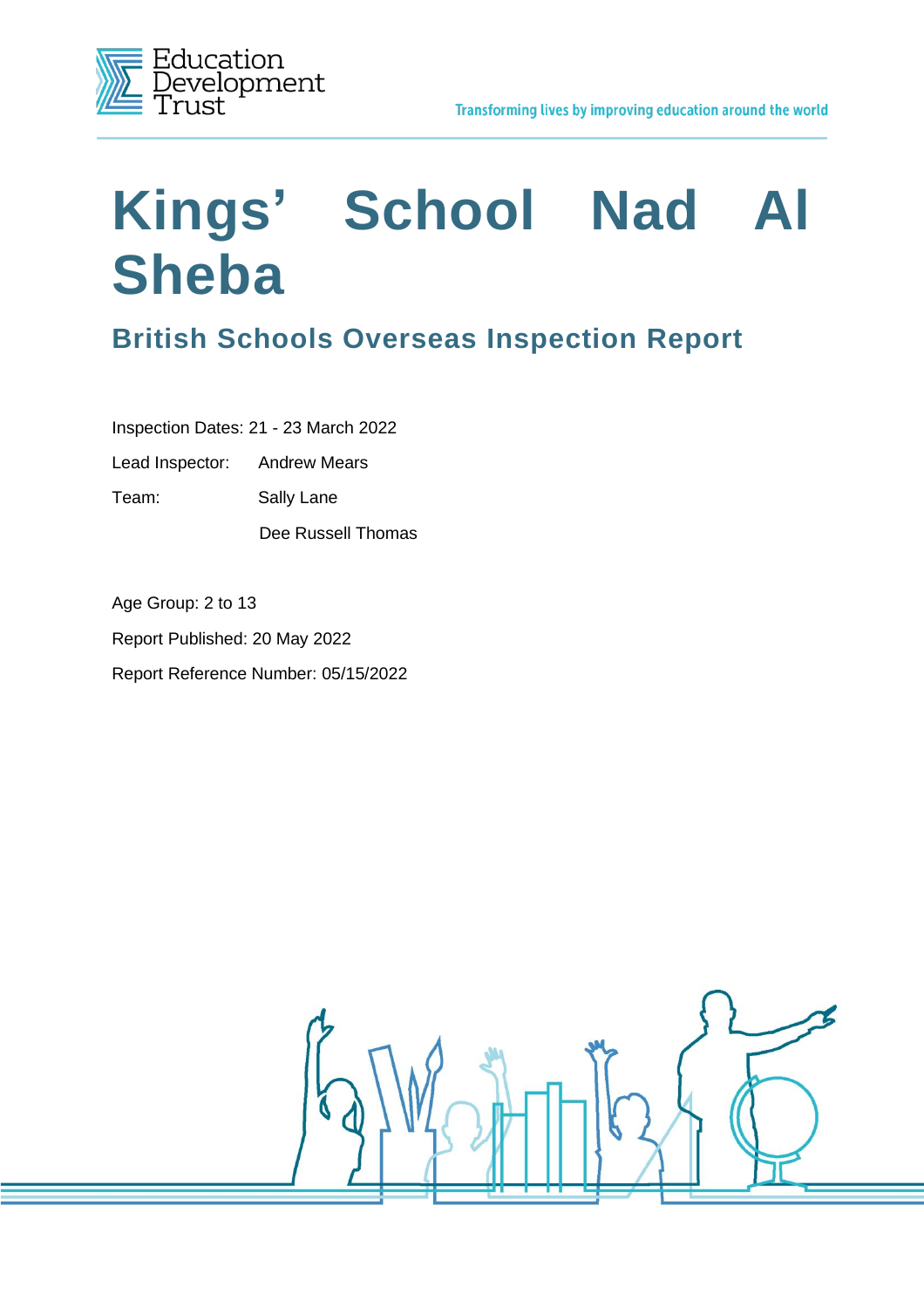

## **Purpose and scope of the inspection**

This inspection report follows the English Department for Education (DfE) schedule for the inspection of British Schools Overseas (BSO)*.* The inspection was carried out by three inspectors from Education Development Trust who spent three days at the school. Education Development Trust is a body approved by the British Government for the purpose of inspecting schools overseas and quality assured by the Office for Standards in Education (Ofsted).

Education Development Trust is one of the world's leading not-for-profit education companies, providing a range of education services in the UK and internationally. Education Development Trust employs over 2,500 staff worldwide, all working on projects relating to educational quality.

**To be recognised by the DfE, a British School Overseas must have an inspection report which shows that their performance against all the standards is at least satisfactory. This reflects the standards required for continuing registration as a school in England. Schools meeting the standards will have their inspection reports published on the Department's website and will be registered on Edubase.** 

Inspectors report on the extent to which schools meet the relevant BSO standards. These were updated with effect from September 2017. The inspection follows closely the framework for the inspection of independent schools in England but, where appropriate, also takes account of compliance with local regulations.

**The DfE issued a policy update in October 2018. The Department confirmed that 'our policy is now to accredit schools in countries where to meet certain standards would be in breach of the host country laws, as long as there is evidence to substantiate this, and all other standards are met'.** 

The Standards are as follows:

1. The quality of education provided by the school (Curriculum, Teaching and

Assessment).

- 2. The spiritual, moral, social and cultural development of pupils.
- 3. The welfare, health and safety of the pupils.
- 4. The suitability of the proprietor and staff.
- 5. The premises and accommodation.
- 6. The provision of information.
- 7. The manner in which complaints are handled.
- 8. The leadership and management of the school
- 9. The quality of provision for boarding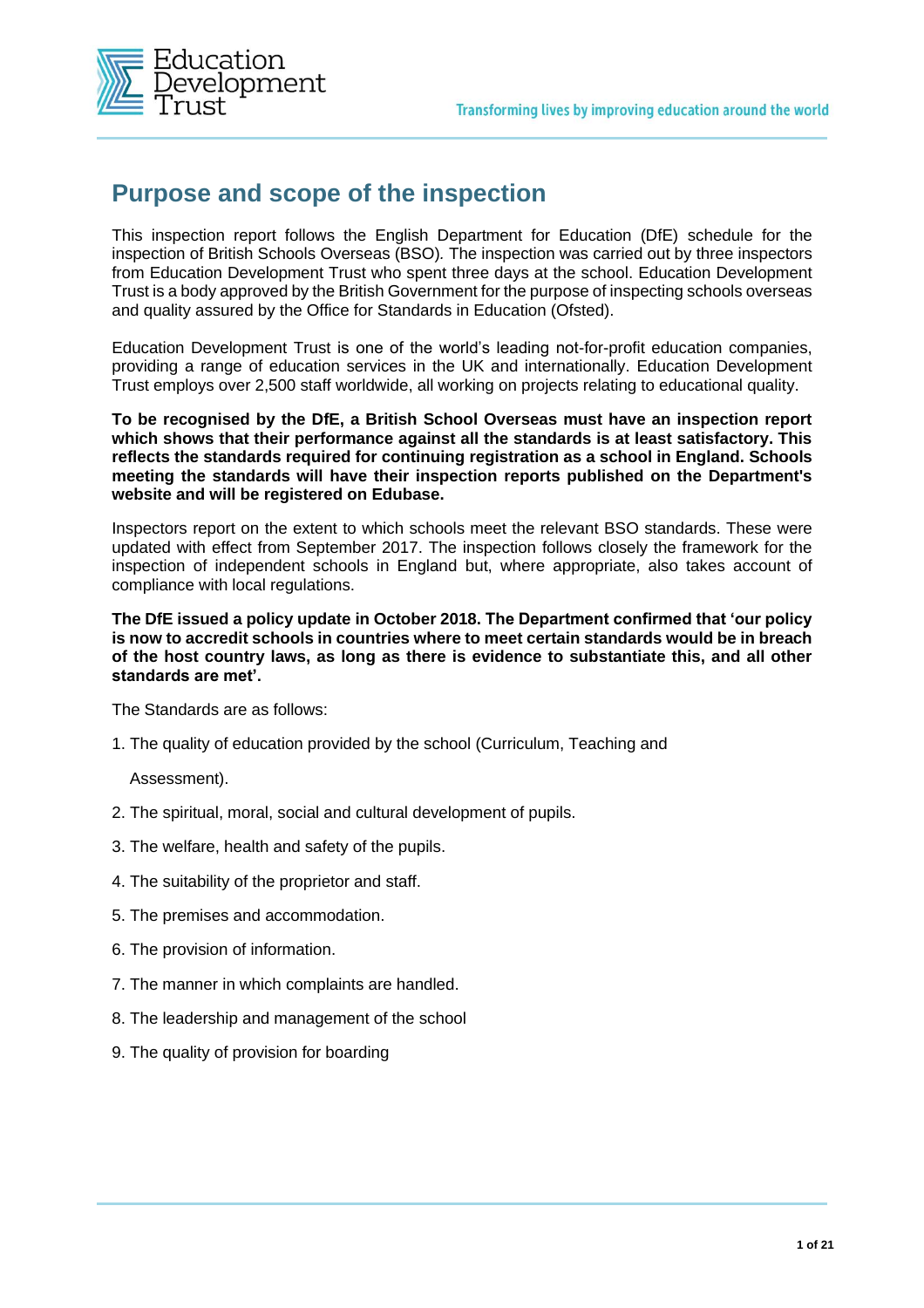

The purposes of BSO inspections are to:

- help schools to improve the quality and effectiveness of pupils' education and of the care for their welfare
- provide rigorous and reliable inspection reports which help schools to recognise and celebrate their strengths and to identify and remedy any weaknesses
- **.** inform parents and the wider public of the quality of British schools overseas by placing reports in the public domain.

#### **Key for inspection grades**

| Grade 1 | Outstanding         |
|---------|---------------------|
| Grade 2 | Good                |
| Grade 3 | <b>Satisfactory</b> |
| Grade 4 | Inadequate          |
|         |                     |

#### **Proportions used in the report**

- 90–100% Vast/overwhelming majority or almost all
- 75–90% Very large majority, most
- 65–74% Large majority
- 51–64% Majority
- 35–49% Minority
- 20–34% Small minority
- 4–19% Very small minority, few
- 0–3% Almost none/very few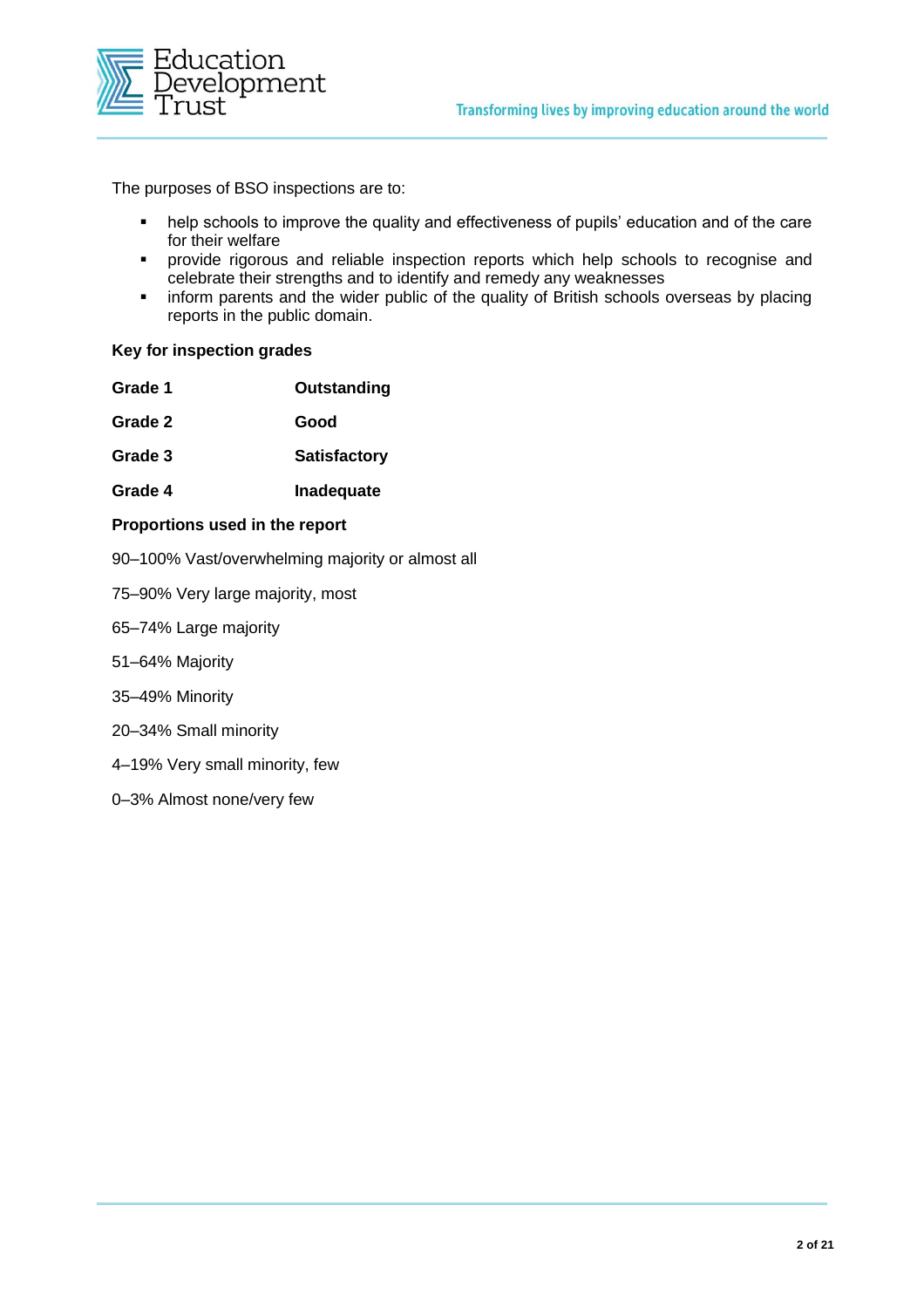

## **Information about the school**

Established in 2014, Kings' School Nad Al Sheba (KSNAS) is a co-educational school that caters for 685 pupils of 43 nationalities, from Nursery age to key stage 3. By far the largest nationality groups enrolled in the school are Emirati and British, and with a range of home languages, the majority being Arab and English language speakers. English is a second language for the majority of students. Over the coming years the school intends to extend its age range through to the sixth form.

The school is smaller than average for its type. The Nursery classes opened in January 2020 and the secondary phase opened in September 2021.

Almost 30 pupils with special educational needs and/or disabilities (SEND) follow alternative curriculum pathways.

During the COVID-19 pandemic, the school set up, and continues to run, an online school, through a hybrid model of online and pre-recorded content. Attendance for the online school was prioritised by the staff and remained at a high level.

Kings' School Nad Al Sheba follows the early years foundation stage (EYFS) framework and the national curriculum for England (key stages 1 to 4).

This is the school's first BSO inspection.

#### **Summary of the evidence base used by the inspection team**

This BSO inspection was carried out by three Education Development Trust inspectors. The inspection dates were agreed upon with the school with 10 weeks' notice of the start date of the inspection. Inspectors had access to information about the school in advance of the inspection.

Inspectors visited 33 part-lessons. Two were jointly observed by an inspector and a senior member of staff. There were 23 meetings with leaders, managers, teaching assistants, parents and carers, pupils, human resources (HR) personnel and governors of the school.

Inspectors scrutinised pupils' work in books and that produced digitally. They analysed documents relating to assessment, policies and operational and strategic plans. The school's safeguarding arrangements were also inspected. The views of parents, pupils and staff were considered, through surveys, interviews and informal conversations.

#### **Evaluation of the school**

Kings School Nad Al Sheba is an outstanding school and provides an outstanding quality of education for pupils from two to 13 years.

The school meets all the BSO standards except those which it is precluded from meeting because of the host country's legislation. These are explained later in the report. The requirements of the host country take precedence and no action points are, therefore, specified in relation to these unmet standards and no further action is required as a result of this inspection.

Pupils across the school make outstanding progress and reach standards that are appropriate for their age and similar to expected standards in the UK. Almost all pupils with SEND make progress at or above curricular expectations due to significant intervention. Pupils with English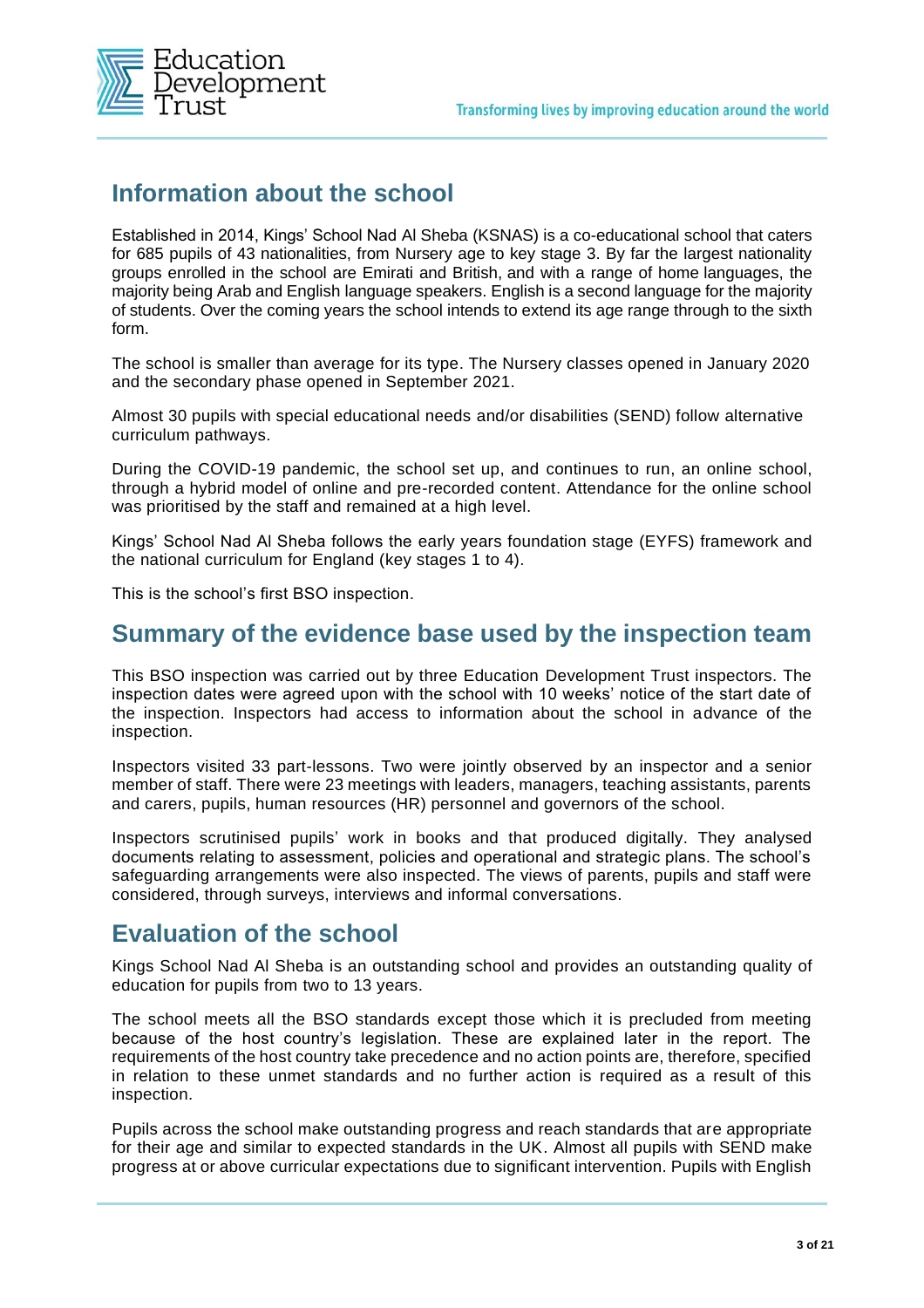

as an additional language (EAL) make accelerated progress as they develop their language skills.

Progress and attainment in English are outstanding across all phases.

In EYFS pupils start at a low baseline but with an intensive phonics programme, specific support for pupils with EAL and parental involvement, they make excellent progress in achieving or exceeding the English Early Learning Goals.

Primary pupils continue to build on this solid start and almost all are in line with or above English age-related expectations. Secondary pupils are working at or above end-of-year curricular expectations. Pupils with EAL, SEND and all other groups are well supported to ensure strong progress.

Discrete and direct teaching of phonics enables pupils to blend, segment and decode confidently. They are allowed time to consider their answers. During the inspection, children in EYFS enjoyed applying enquiry and creative English skills when searching for evidence from the 'Paddington Bear Break-In' project. Primary pupils can write persuasive letters using modal verbs and can link their reading to other subjects such as science. They recognise features of poetry and the most able are stretched to analyse and recite. Older primary pupils link the topic of space with the exploration of language. Sensory stimuli are used to elicit personification, imagery and alliteration. This produces high-quality work. Pupils used phrases such as 'blinded by its beauty', 'vibrant magical sphere' and 'lurking in the darkness'.

Secondary pupils can write to inform using statistics, jargon, connectives and formal language. They understand factual information and bias. Year 7 pupils recognise tension between characters and can transfer this to their own writing. Differentiated tasks and scaffolded prompts support the less able.

In mathematics, pupils make outstanding progress in all phases against their starting points. Their attainment is also outstanding. Data from the last three years shows consistently high standards of attainment and progress in relation to UK averages.

In the early years, children are immersed in an environment which embeds mathematical competencies through play and planned, inventive exciting teaching. Often from a low starting point, counting and early computation are learned alongside a mastery of the beginnings of mathematical vocabulary.

In primary classes, all groups of pupils including those with SEND and the most able continue to show strong progress in both internal and benchmarked assessments. By the time pupils leave key stage 2, their attainment is high compared to the latest available UK and international averages.

Considerable numbers of new pupils join the school at key stage 3, bringing with them differing levels of mathematical ability and skills in learning but progress continues unabated. These pupils immediately face very high expectations for mathematics and corresponding learning skills but adjust quickly and begin to expect more of themselves.

Differentiated tasks in all lessons personalise the challenge for pupils and often pupils choose the most challenging activities, further developing attainment, progress and ownership of learning.

Pupils in the SEND alternative pathways classes work extensively on functional skills in mathematics so that their learning is meaningful and useful. As a result, they too make very strong progress from their starting points, taking into account their very complex needs.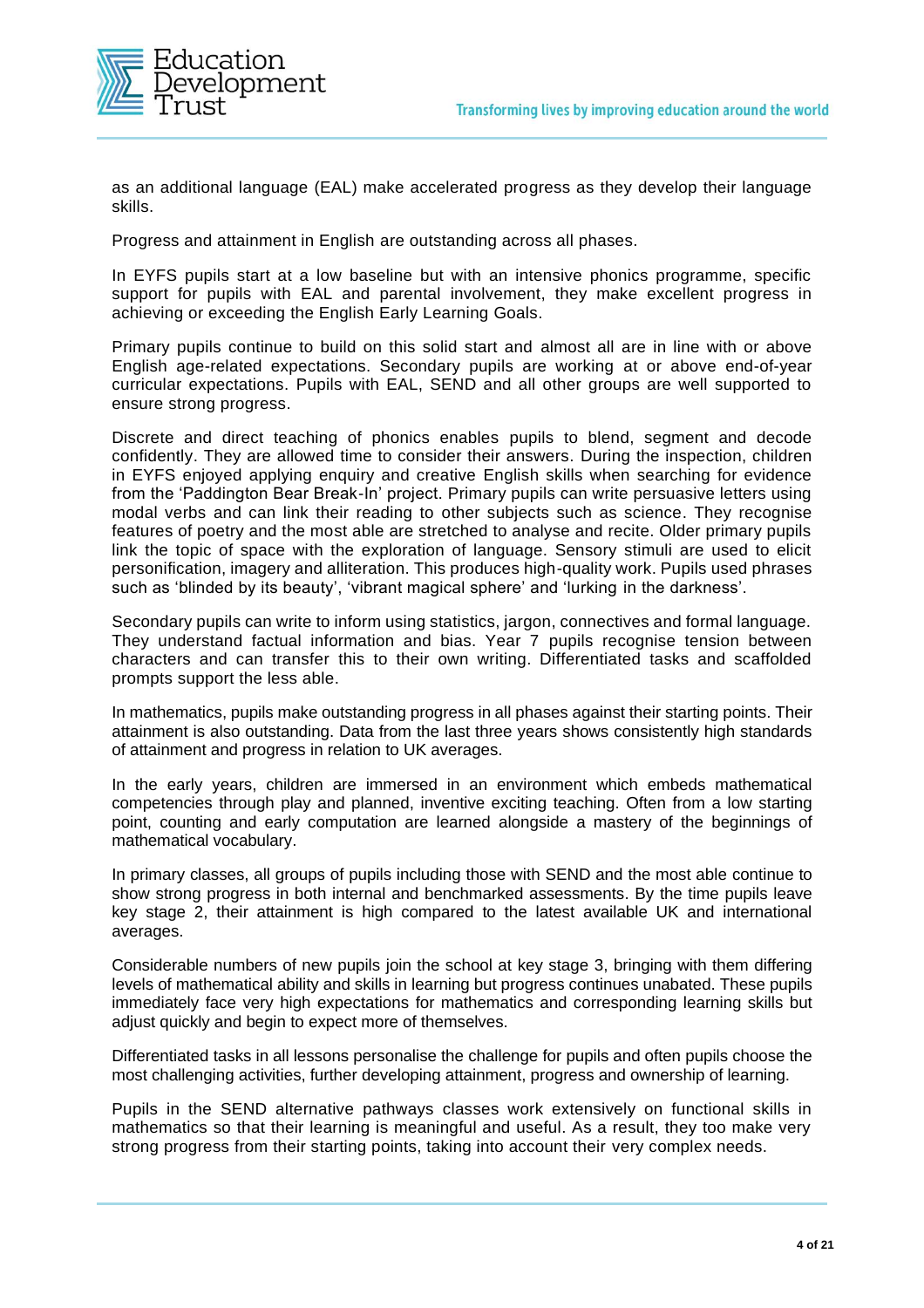

In science attainment and progress are outstanding.

In the early years, almost all children are on track this year to achieve at least the expected levels in 'Understanding the World'. However, in 2020/21 the number achieving the expected level in 'Understanding the World' was lower than the UK 2019 average due to missed learning during the COVID-19 pandemic. Overall, boys made better progress than girls in 2020/21 but this reversed the trend from the previous two years. Progress is rapid because children are encouraged to explore and investigate, for example how to release dinosaurs from ice.

In the primary phase, in both internal and external tests, most pupils attained above national curriculum expectations for their age. Overall, there is no significant difference between genders or different groups of pupils. All make excellent progress from their average starting points. Pupils learn to form hypotheses and investigate using scientific vocabulary.

This is the first year that key stage 3 pupils have been in the school so there are no external results for these secondary pupils. From lower-than-average starting points most pupils are working at expected English national curriculum levels for their age. Internal assessments show that a majority have made at least good progress between assessments, including all pupils with SEND.

During the COVID-19 restrictions pupils did not experience many practical investigations and the school identified gaps in scientific work across the school. This year, a wide range of practical hands-on learning experiences have enabled pupils to work scientifically and develop scientific inquiry.

Opportunities and access to excellent school resources mean that pupils, including those with SEND and the most able, thrive in other subjects. In physical education (PE), including swimming, they learn how to stay fit. The skills necessary for high performance and competition are also well developed. In art and performing arts teachers encourage creativity. In social studies and humanities they help pupils to understand and critically evaluate the world around them. Pupils learn to generalise their knowledge and skills across the whole of their school day. The ambition and work habits pupils bring to all subjects mean that they make excellent progress.

The COVID-19 pandemic has meant that during the last 20 months staff have taught many lessons remotely. The quality of online resources along with excellent guidance from teachers has meant there was little negative impact from the pandemic.

#### **Summary of other judgements against the BSO standards:**

- The quality of the curriculum provided by the school is outstanding (see Standard 1 below). COVID-19 restrictions interrupted many aspects of the curriculum beyond the academic, for example trips, competitions and use of the wider community.
- The quality of teaching and assessment is outstanding overall (see Standard 1 below).
- Pupils' spiritual, moral, social and cultural development is outstanding (see Standard 2 below).
- The welfare, health and safety of the pupils are outstanding (see Standard 3 below).
- The standard for the suitability of the proprietor and staff is met (see Standard 4 below).
- The premises and accommodation meet the requirements of the standard (see Standard 5 below).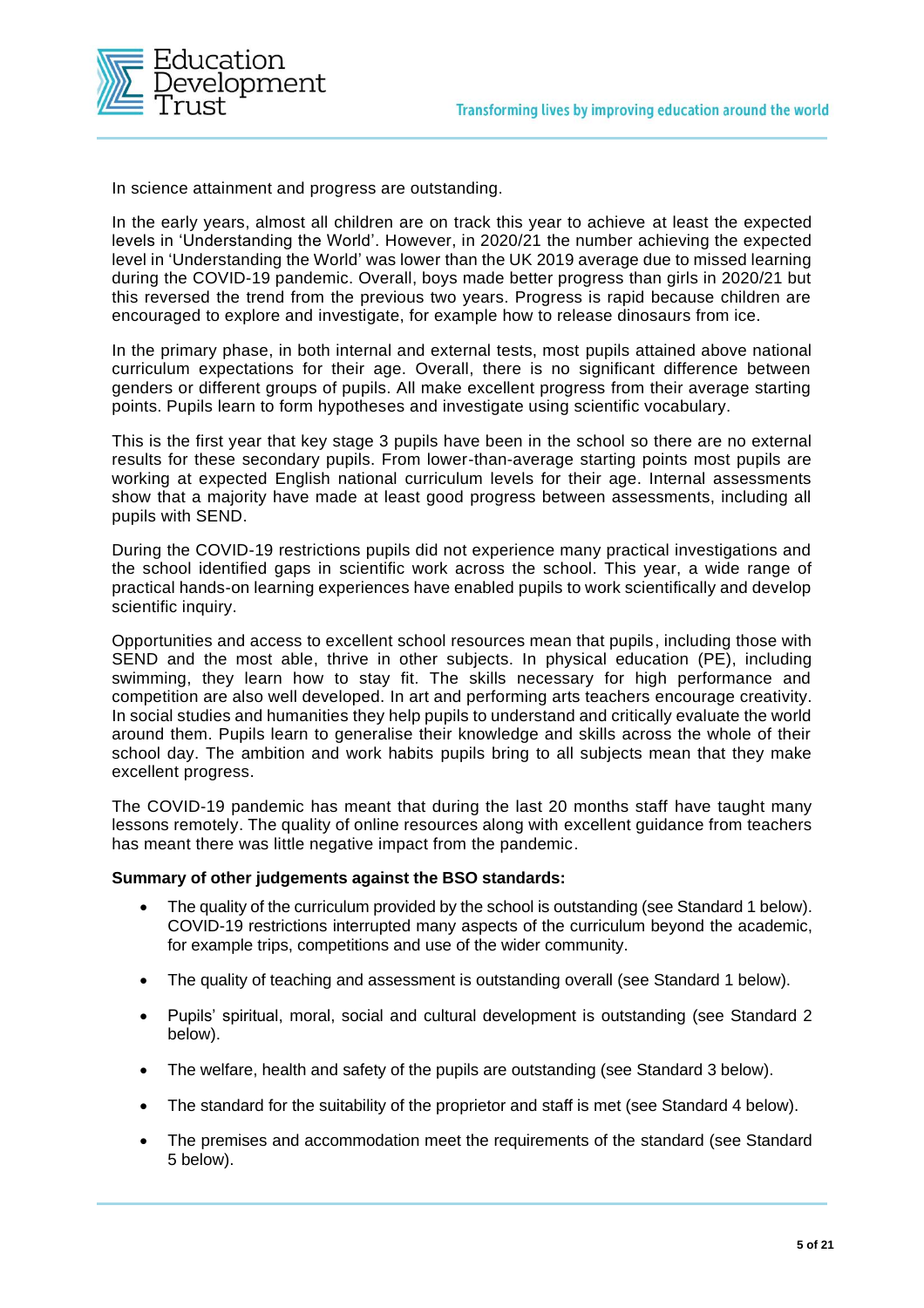

- The provision of Information for parents meets the requirements of this standard (see Standard 6 below).
- The school's procedures for handling complaints meet the requirements of the standard (see Standard 7 below).
- The leadership and management of the school are outstanding (see Standard 8) below.

**As a result of this inspection, undertaken during March 2022, the school has demonstrated that it meets the Standards for British Schools Overseas (2017 updated) except for those standards that cannot be achieved legally in the United Arab Emirates. The school's provision prepares pupils well to enter or re-enter the UK independent school system. This judgement is endorsed by the British Government, quality assured by the Office for Standards in Education (Ofsted) and is valid for a period of three years.**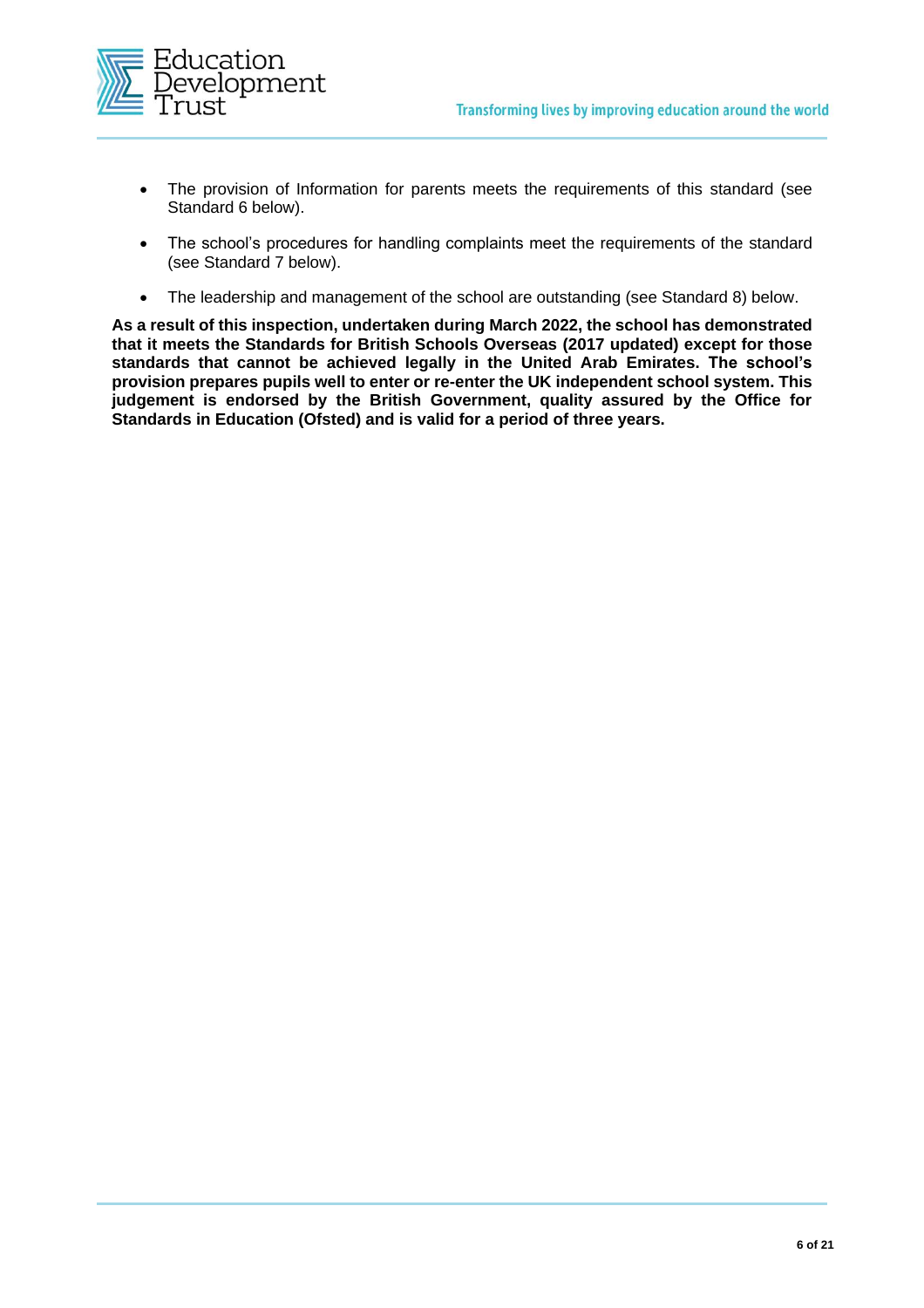

## **Standard 1. The quality of education provided by the school**

The standards relating to the quality of the education are met except for the standard in paragraph 2 (2) (d) (ii). This is not met because of the requirements of the host country relating to the UK Equality Act 2010.

The quality of the **curriculum** is outstanding. The curriculum is broad and balanced and focuses on depth of learning. It is vibrant, culturally rich, pastorally supportive and academically challenging. The curriculum is fully aligned with the current English national curriculum, equipping pupils with the knowledge, skills and understanding to enter or re-enter seamlessly the British system. It is adapted to prepare pupils well for transitions into their next phase of education. There is a strong British focus throughout with an international and UAE perspective. For example, economic issues are discussed using pounds sterling and the ethics of countries being 'discovered' and claimed by British explorers is considered in humanities.

The school follows the new English EYFS curriculum with a play-based, interest-led approach. In primary the national curriculum is based on a concept approach emphasising 'big ideas' that span multiple subject areas. The curriculum is constantly reviewed and improved according to the needs of the pupils. After the period of online learning, teachers put a successful recovery programme in place with an emphasis on retrieval and revisiting of some topics.

Pupils with SEND who require a very personalised developmental curriculum follow three exceptionally well-designed alternative pathways. Intervention helps pupils with EAL beyond the classroom where necessary. The school's intention is that pupils will be 'ready for life and learning'. The pastoral curriculum helps pupils to develop an ability to make decisions in life that embody the KSNAS values of 'Kindness, Skills, Never-give-up, Ambition and Success'.

All curriculum policies and plans pay due regard to the protected characteristics outlined in the UK Equality Act 2010 and these are carefully mapped. However, the school does not address equality in relation to marriage and civil partnerships, sex and sexual orientation or gender reassignment due to the laws in the UAE. Equality issues related to maternity and pregnancy are interwoven through the curriculum. Formal sex-education lessons begin in Year 6 but are optional. Within the curriculum there are many opportunities to explore topics such as the similarities and differences between cultural, ethnic and religious backgrounds. Year 4 pupils, for example, are taught how to respond when faced by inequality. They consider what has influenced their own cultural identity. Across the curriculum pupils discuss how significant figures have influenced society in the context of compassion, empathy, respect and tolerance. There are 48 different nationalities in the school and this diversity makes for a rich and varied community. KSNAS is proud to be a fully inclusive school with an excellent reputation for meeting the complex needs of some pupils.

The school makes excellent use of its local and international environment and the resources within it. For example, in 'Expedition UAE' pupils learn orienteering and first aid in a safe environment. The school has excellent links with the yacht club and the local Tashkeel cultural art centre and visiting artists work with secondary pupils on art projects. Virtual trips to, for example, the Science Museum in London enhance pupils' learning. Pupils are well supported with careers advice. The innovative 'Futures' project features teachers talking about their previous employment and interests, which pupils find inspirational. The 'Kings' Window to the World' project is an initiative to give extended experiences beyond the classroom within the community. The school also offers a vast and diverse range of extra-curricular activities to develop pupils' leadership, communication, collaboration and creative skills. Participation from the youngest age is extremely high.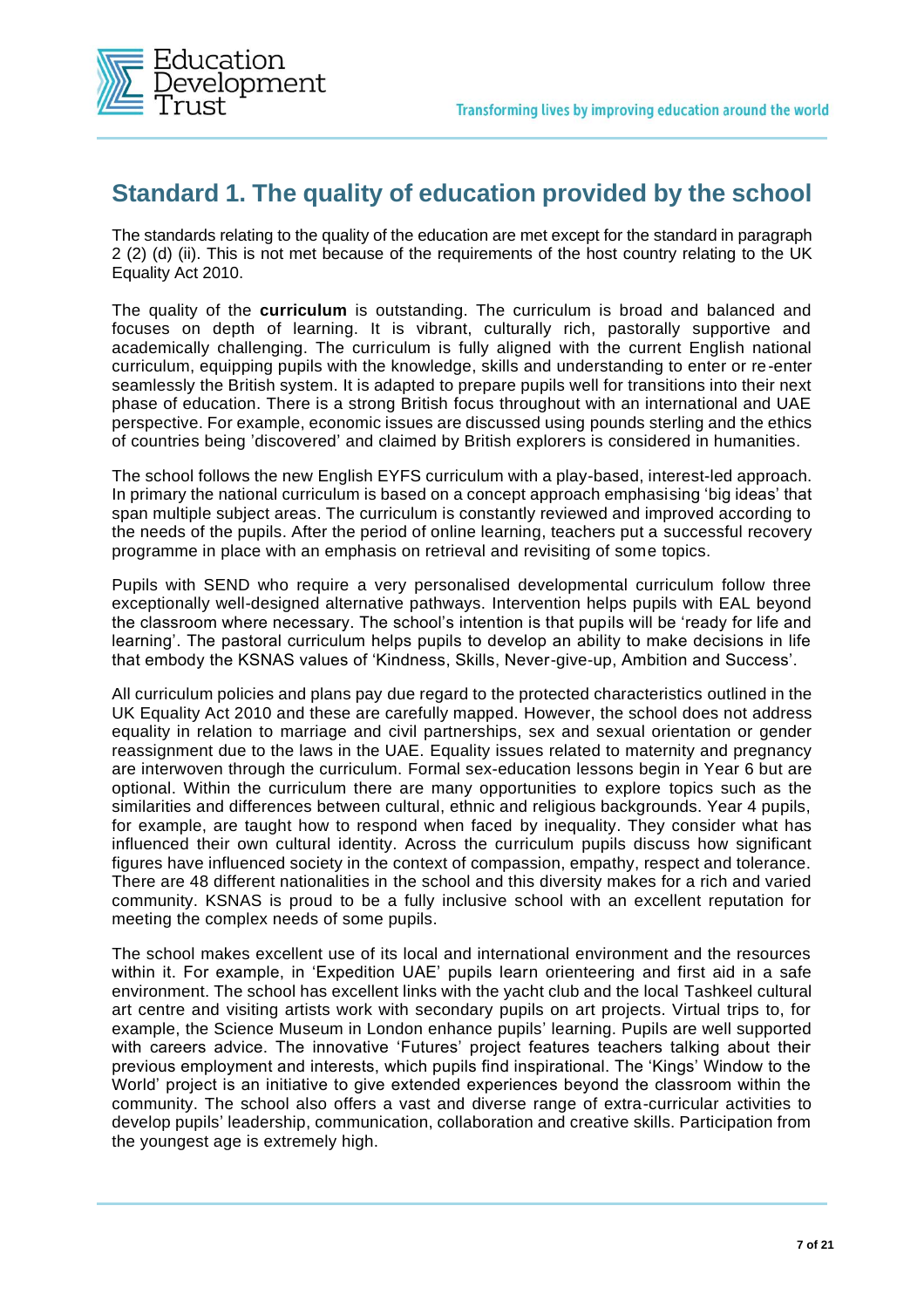

The COVID-19 closures prompted a curriculum review to improve aspects of pupils' learning that suffered, such as handwriting and collaboration. However, there were also positives such as development of self-regulation, independence and skills in using technology. Changes made have embraced the different ways pupils learn. They have access to up-to-date careers guidance at key stage 3 and personal targets are sometimes adapted to match career aspirations.

The quality of **teaching, learning and assessment** is outstanding. As a result, almost all pupils make strong progress in acquiring knowledge, skills and understanding across the curriculum.

Teachers are well qualified with good subject knowledge and an understanding of how pupils of different ages learn best. They plan lessons using a variety of activities and resources that engage pupils' interest and involvement. Inspiring learning environments and creative use of displays contribute to effective learning. Teachers share best practice and regularly have professional conversations to update and improve their practice.

In the early years children are able to develop their confidence and independence in a safe and stimulating environment. Activities are planned based on the children's interests and provide appropriate challenge and support for children to reach the English Early Learning Goals.

Pupils have positive attitudes to learning and are almost always well behaved so that lessons are orderly and productive. Their excellent relationships with teachers and quick response to teachers' instructions mean that no learning time is lost. Teachers ensure that the pace of lessons and the levels of challenge meet the needs of different groups of pupils. They model learning well and at the same time encourage pupils to find things out for themselves, work collaboratively and discuss their ideas. Most teachers question pupils extremely well, challenging them to think for themselves and to think critically. Teachers almost always plan questioning at different levels to deepen thinking or relate learning to real-life scenarios. At key stage 3 the large majority of teaching reflects the consistently high standards found in the primary phase.

Pupils with SEND and/or EAL are very well supported by teachers and teaching assistants. Teachers have a wealth of assessment information about all pupils and understand their needs well. This includes class profiles and individual Kings' learner passports. This information allows teachers to plan very effectively to ensure both challenge and success for all learners whatever their ability. Regular pupil-progress meetings between teachers and leaders ensure that teachers understand and respond to the needs of individuals effectively. Marking and feedback are an integral part of the learning process. Teachers use a mixture of written feedback in books and verbal and video feedback on digital work. Pupils regularly peer- or self-assess their work based on success criteria. They respond well to the written feedback from teachers, taking ownership of their learning.

The quality of remote learning during the COVID-19 pandemic was excellent. Teachers taught exciting lessons in real time and work was also available for pupils to do in their own time. This enabled families to support learning in a way that suited their own circumstances. This blended approach continued until all pupils were expected to be in school. Attendance and engagement were rigorously checked.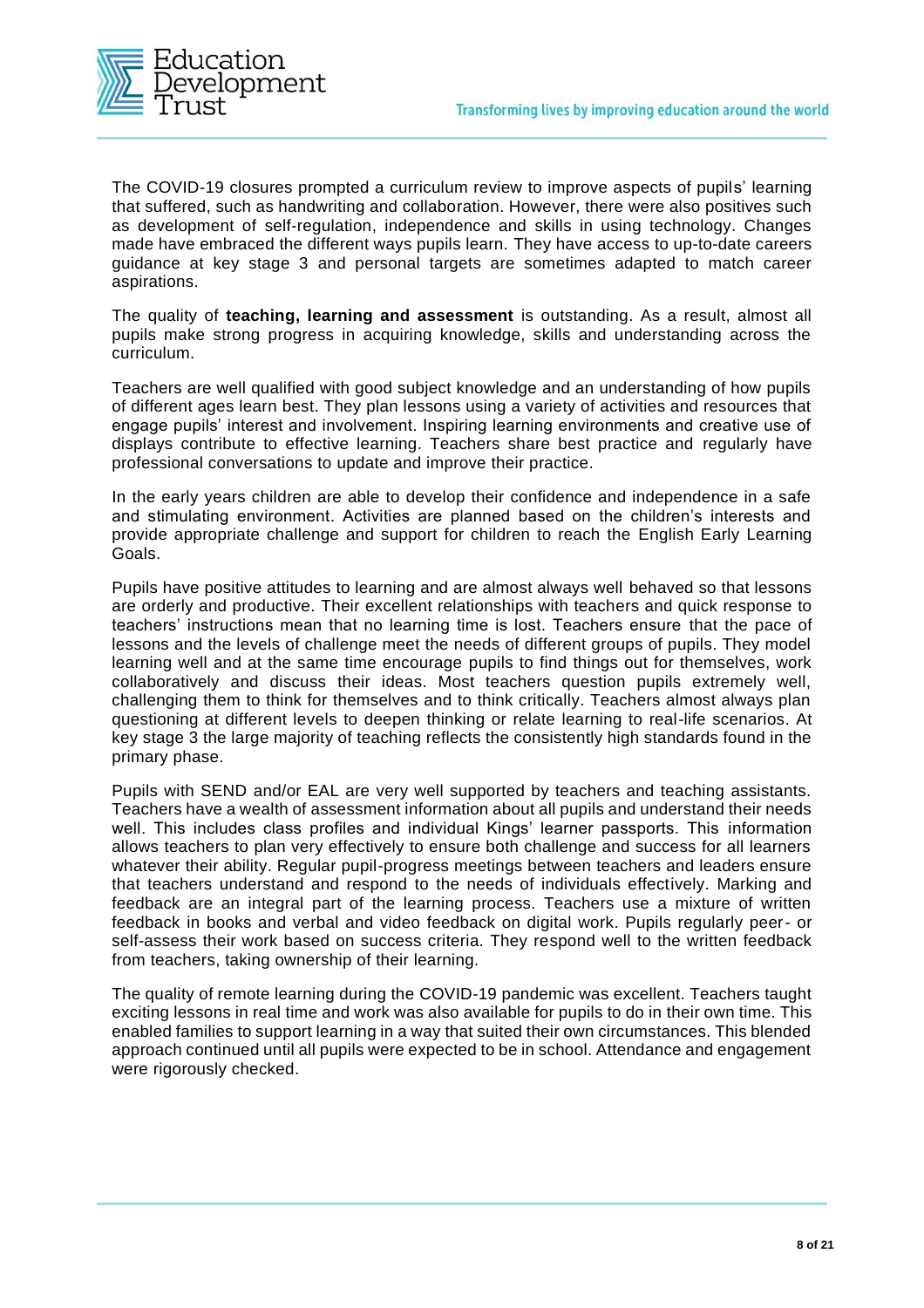

### **Standard 2. The spiritual, moral, social and cultural development of the pupils**

The spiritual, moral, social and cultural development of pupils is outstanding across all phases.

Standards relating to the spiritual, moral, social and cultural development of pupils are met except for the standard in paragraph 5 (b) (vi). This is not met because of the requirements of the host country relating to the UK Equality Act 2010 regarding sex and sexual orientation, marriage and civil partnership and gender reassignment.

The school is openly inclusive. Those with disabilities are supported well. Diversity of culture, race, faith, gender and age is celebrated and pupils are encouraged to engage in topical discussion through literature analysis, debating forums and comparative, contemporary studies.

The school is committed to providing a safe, supportive environment which encourages personal growth, leadership skills and a caring ethos. Pupils have positive, respectful relationships with teachers. Behavioural issues are immediately addressed and where necessary restorative processes are followed. Pupils are encouraged to be independent, confident and supportive. British values are promoted across the curriculum. Pupils practise democracy in electing representatives and are confidently express their views in lessons. Personal freedoms are valued in an overall context of the school as a rules-based community. Pupils have painted jubilee portraits of the Queen. Andy Murray's career is studied in English lessons. In humanities, topic discussions have cross-curricular links and in-depth moral dilemmas are explored.

Parliament, The Duke of Edinburgh's Award, voting and democracy are studied in the global context and incorporated into some school-leader elections. In the early years classroom resources are always available and accessible so children can explore and discover crosscurricular links.

The PE curriculum uses the 'head, hand, heart' model, which emphasises fair play, right and wrong, winning and losing. In a recent sports day older pupils teamed together and encouraged a Year 7 pupil with disabilities by joining him in his race. The whole school spontaneously ran alongside to encourage him. This demonstrates social inclusion, with everyday values put into practice.

The school's promotion of respect for people with protected characteristics is demonstrated in the celebration of International Women's Day, respecting the elderly, welcoming the diverse school population on International Day, sharing literature on World Book Day and discussing different relationships while respecting other viewpoints and traditions. Alternative pathways such as Elevate are welcomed and celebrated. 'Everyone here is respectful', said a Year 5 pupil.

The determination to be an all-inclusive school is reflected in policies, discussions, values and support for all those with protected characteristics. Commonality and diversity are equally celebrated and no form of discrimination is tolerated. 'We are all unique and special', one pupil explained.

Opportunities for leadership roles include student leaders, head pupils, house captains, ecocounsellors, aspiring athletes, happiness ambassadors and sports roles. There are numerous pupil-voice opportunities. The head girl recently requested the return of permission to use mobile phones in school and boys want to wear kanduras on Fridays. Requests may not always succeed but they are heard.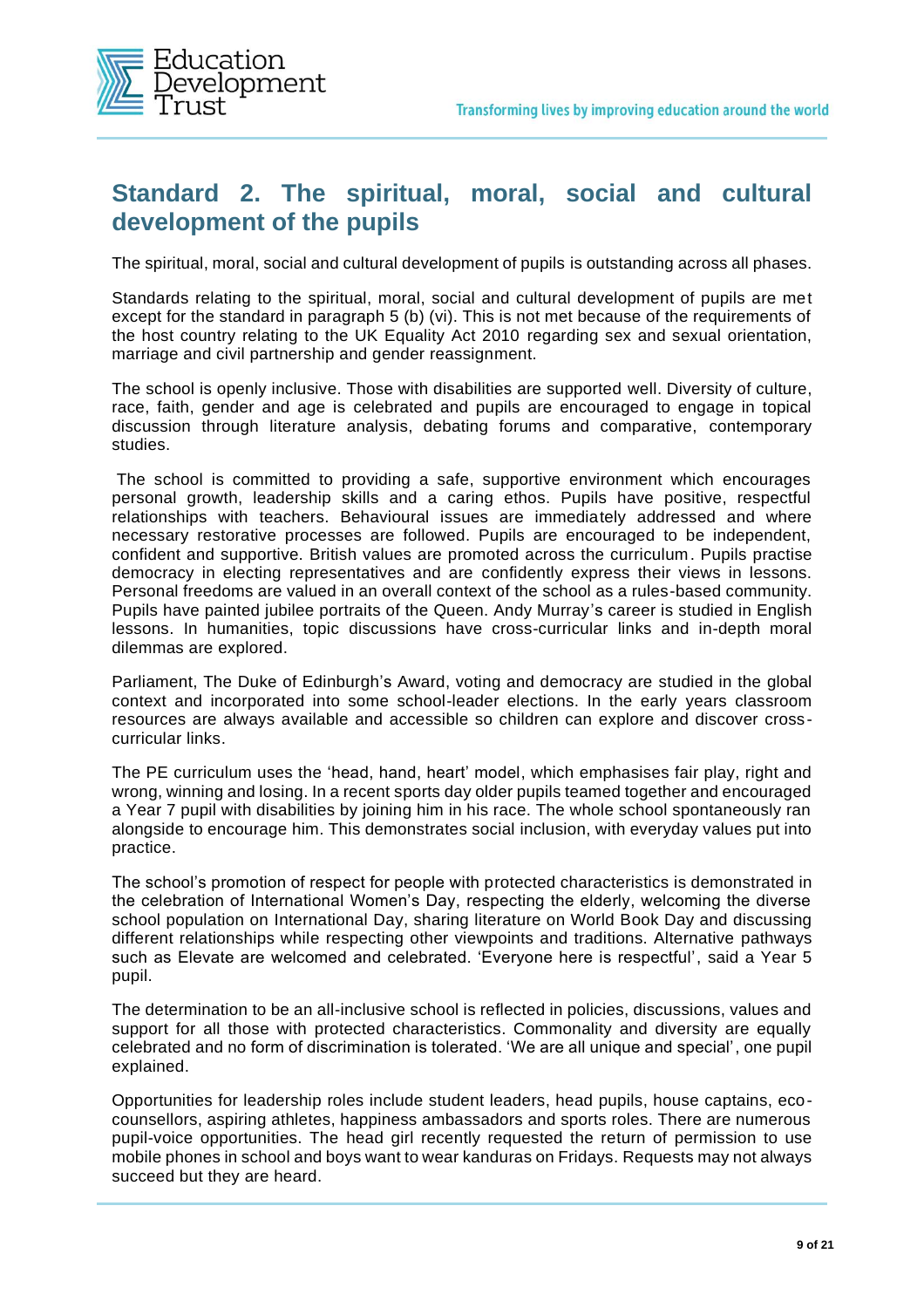

Pupils feel they can talk to tutors and other staff. There is a strong pastoral team and a proactive school counsellor who have a real awareness of the needs, fears and frustrations of the pupils and of teachers' needs. The counsellor holds formal and informal meetings, observes behaviour in lessons and organises workshops. Every class has a tutor agreement and in the early years this is developed through circle time.

During the COVID-19 pandemic staff monitored and followed up possible disengagement of pupils. Since the return to face-to-face teaching, there is an awareness of ongoing effects that may have an impact across all years. These include anxiety, separation fears, social distancing and confidence issues. These problems are being addressed through counselling, parental awareness, workshops, assemblies and group activities.

The school prioritises happiness and the level of care and support in the school is exemplified by a young girl's comment: 'It is perfect because of great learning, fine friends, caring teachers and all the connectivity pursuits we get to do.' Another agreed stating: 'The children behave so well and teachers are kind. I didn't feel this in my other schools but now, at last I am happy and safe.'

### **Standard 3. The welfare, health and safety of the pupils**

Welfare, health and safety are outstanding across all phases.

Well-organised admissions procedures help pupils of all ages and their parents settle quickly into school life. Pupils say they feel welcome, safe and always included. There are robust systems in place to create a welcoming, inclusive, safe and healthy environment for pupils, staff and parents. A Year 5 pupil said: 'I love this school because teachers are interactive and make us feel safe.'

All necessary health and safety policies are in place. Pupils receive training in how to keep themselves safe online and are asked to reflect on risks to themselves in practical activities. As a result, pupils always take care of each other and themselves, reflecting the culture of safeguarding in the school. For example, pupils are diligent in wearing sun protection and remind each other to do so. Safeguarding and child protection are of a high priority and are embedded through all school processes. Processes and procedures at least meet British expectations, for example in recruitment and record keeping, while acknowledging UAE requirements. All staff understand their roles and responsibilities. Three designated, trained safeguarding leaders and all staff receive face-to-face training at the beginning of each year. New teachers have safeguarding training on arrival. Virtual training is also delivered to teachers, governors, HR and other staff. Every week there are safeguarding discussions and updates from phase leaders. Risk assessments, fire drills and evacuation procedures are properly implemented. Transport to and from school is safe and well supervised.

As pupil numbers increase, there is an appreciation of changing needs and the importance of accommodating new arrivals. Older pupils may have different well-being worries and require a wider range of methods to give them access to services. As some older boys and girls arrive from single-sex schools, there is additional focus on respect for all and equality of opportunity.

The school has zero tolerance of bullying. Any issues are immediately addressed with appropriate parental involvement. Pupils are encouraged to consider the fundamental school values of kindness, resilience, ambition and success. The behaviour ladder for all phases includes positive reinforcement, reflection and personal responsibility. There are parent bulletins and drop-in sessions and pupils say they have a range of staff members to whom they could turn. The counsellor uses intervention strategies to help them understand the school's expectations.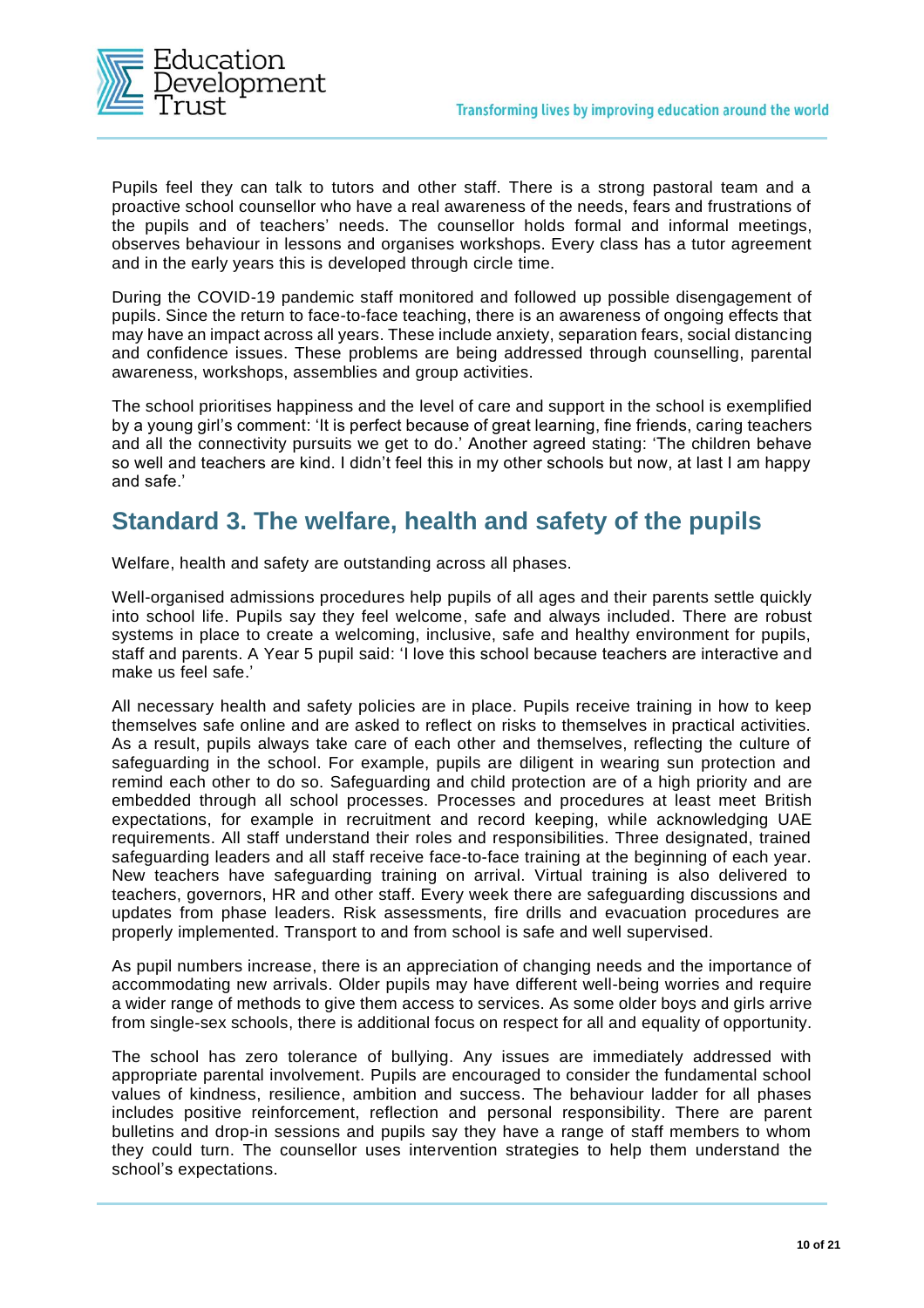

The COVID-19 pandemic had an impact across the whole school and there is a real awareness of post-COVID anxiety. Some early years children have needed additional support in how to socialise, share and play together and parents have also had separation fears. The school has responded with empathy and helped parents and pupils to regain their confidence and sense of well-being.

The diligent pastoral staff, proactive counsellor and medical team all work together to provide a comprehensive health and advice service. The doctor and nurses deliver training, monitor physical wellness and promote healthy living. The clinic has an isolation room which is well used to prevent the spread of infection.

Attendance dipped slightly during the COVID-19 pandemic but is now back to previous levels and exceeds UK national average figures. The school worked hard to maintain attendance during lockdown. To promote attendance the school makes sure pupils value their learning time. Pupils and parents are aware of the importance of not being absent and understand the impact of missed schooling.

### **Standard 4. The suitability of the proprietor and staff**

The Kings' governing body includes a core group which is common to every Kings' school but includes parents which are specific to each school. Pupils regularly make presentations to the board and their voice is highly valued. Governors ensure that the school operates legally and has clear financial policies. They provide strategic guidance and regularly monitor the work of the school through visits. As a result, they play a significant part in ensuring that the school achieves its educational goals. They act as critical friends while also holding leaders to account. Senior leaders work in cooperation with the board and their separate responsibilities are understood and respected. The performance of the principal is appraised by the chair. Governors are highly effective in supporting leaders in tackling discrimination and are totally committed to ensuring equality of opportunity.

#### **Standard 5. The premises and accommodation**

The school meets the requirement of this BSO standard.

The school premises are located on one large site and are exceptionally well cared for by pupils and staff. Classrooms and circulation areas are spacious. All areas are well resourced and provide safe and very stimulating opportunities for learning. Classrooms serving pupils who have very complex needs are not purpose built but have been well adapted to meet needs. Outside areas for learning are safe and appropriate with ready access to drinking water. The building is cool and light with extensive use of glass in walls and doors, which gives the impression of space in smaller areas. The central garden area provides a calm green environment and is often used for performance and celebration.

Specialised facilities such as for drama, PE and sports coaching are very appropriate and are effectively used. The school also has swimming pools of a high standard. There are abundant shaded areas, which are well used by pupils and staff.

Current library and study facilities are appropriate for primary aged pupils. However, leaders recognise that as the number of older pupils in school increases they will require additional library resources. These will provide sufficient opportunities for independent learning and research.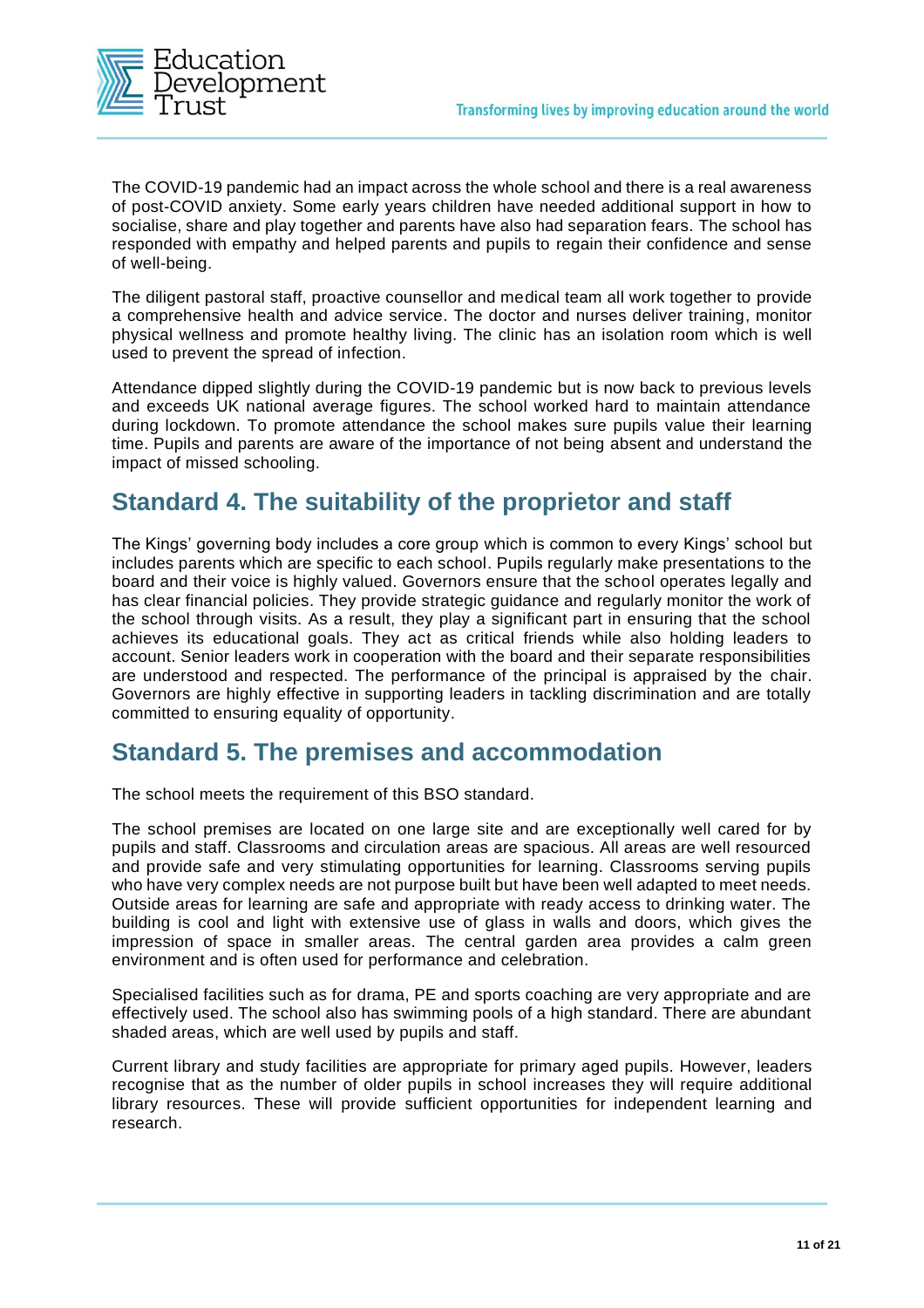

A science and Technology room is also used flexibly as a laboratory, so secondary pupils have access to a specialised safe space for sciences.

The building is completely accessible for pupils, staff and parents who may need wheelchair access. There are lifts to the upper floor. Most classrooms are built or adapted to provide helpful acoustics and where sensory needs dictate pupils have access to ear protection to manage noise. The spacious building means that pupils who are sensitive to the proximity of others can move around comfortably.

During COVID-19, the school established an isolation area and practices which capitalised on the space available. For example, in the early years, 'bubbles' of children were able to use spare classrooms that were spacious and safe. The clinic is staffed by a doctor and two nurses. COVID-19 protocols are regularly checked by officials from the UAE.

#### **Standard 6. The provision of information for parents, carers and others**

The requirements for the provision of information for parents, carers and others has been met.

The school has a strong, communicative relationship with parents which was particularly evident during the pandemic when enhanced procedures were introduced to maintain contact. These were popular and effective and so have been continued and further developed. The school collects parents' views through surveys, informal conversations, minutes of parents' meetings and contributions to the board.

Parents are appreciative of the commitment teachers showed during COVID-19. They feel included, understood, listened to and guided to help their child's learning. Surveys carried out for the inspection show a few minor misunderstandings regarding parts of the curriculum. Nevertheless, overall parents are very satisfied. They say they are encouraged to be involved. One said: 'I have stepped back now, not because I am disinterested but because my daughter is so much more independent. She doesn't need my reassurance anymore. She knows she is in good hands.'

The online platform for communication is highly regarded and parents can follow their child's lessons, view photographic evidence and engage in conversation regarding progress and next steps. They have had detailed information through regular newsletters and bulletins, pupil passports, individual reports, formal and informal conversations, online interaction and personal meetings. Academic reports are clearly explained and the website features all the required information. Parents feel they have a voice in both overall school development and in relation to individual needs. The school appointed an Arabic-speaking receptionist this year to improve liaison and engagement with Arabic-speaking parents.

Communication with parents regarding safeguarding is excellent. Workshops are held to share information and explore child protection issues. Clear information relating to SEND and the school's inclusivity helps parents to judge if the school is appropriate for their child. Two parents, one with a child on the autistic spectrum and one with dyslexia, feel their children have made huge strides. They say the school is inclusive and welcoming and provides appropriate support for those in need while challenging to the most able.

Teachers work closely with parents who like the 'family feel' and the visibility of senior staff at the beginning and end of the school day.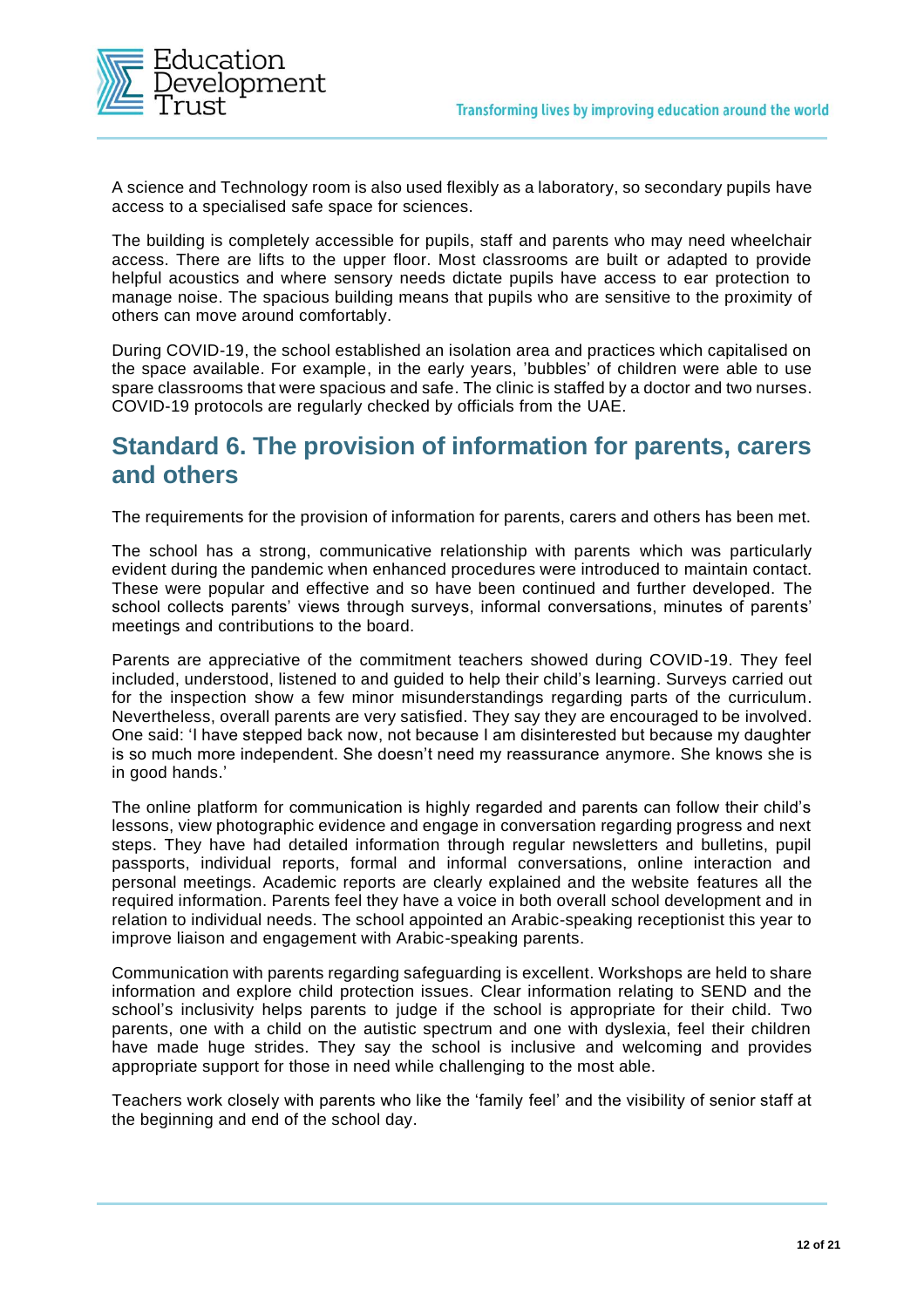

## **Standard 7. The school's procedures for handling complaints**

The school meets the requirements of this standard.

The complaints policy is available to all on the website and is updated annually. It is common across all three Kings' schools. The staged procedure is clearly outlined. KSNAS has only had informal complaints, which were all resolved before stage three to the satisfaction of those involved. All complaints, regardless of how they are reported are recorded in the complaints log. Senior leaders meet regularly to discuss complaints. Parents say they can discuss all matters and when one had a complaint, leaders took time to discuss, explain and resolve it. The best outcomes for the child are agreed between parent and school. During the COVID-19 lockdown there was an increase in parental concerns, which leaders dealt with flexibly to alleviate families' anxieties in a difficult period.

#### **Standard 8. Quality of Leadership in and management of schools**

The leadership and management across the school are outstanding. Leaders ensure that the BSO standards are fully and consistently met and that recommendations from outside accreditation and evaluation reports are fully addressed.

The senior leaders are highly effective in working collegiately to put the school's vision and values into practice. Staff at all levels are encouraged to show leadership and initiative and middle leaders are particularly effective.

The principal communicates the vision for the school to all staff and stakeholders. At every level staff understand their role in ensuring 'the best by every child'.

Leaders model the highest expectations of themselves so that all staff appreciate the drive for excellence and the need to avoid any complacency. Continuous professional development is characterised and given momentum by a coaching approach which emphasises the importance of collaboration. Staff recruitment and deployment embed the school's commitment to excellence and entitlement to ongoing professional development.

Governors and leaders fully understand their respective responsibilities. The governing body ensures that the leaders have the resources to produce excellent learning outcomes for pupils. It collaborates in planning new capital investment to match the growth of the school and ambitions for improvement over time. Appraisal processes for the principal and other leaders are effective.

The views of stakeholders, collected formally and informally through surveys and other feedback, are properly considered in decision making. Leadership agendas routinely prioritise the need to keep parents and other stakeholders informed and involved.

Leaders at all levels have created a truly inclusive school which welcomes pupils who have very pervasive, complex and lifelong disorders. Staff have been recruited, trained or developed to dovetail with inspirational and imaginative curricular opportunities. Leaders always make decisions on school improvement with consideration of any possible impact on pupils with SEND. The organisation of school life and events starts from an understanding that they will be fully inclusive. This synergy of purpose and action is enabling struggling families to thrive.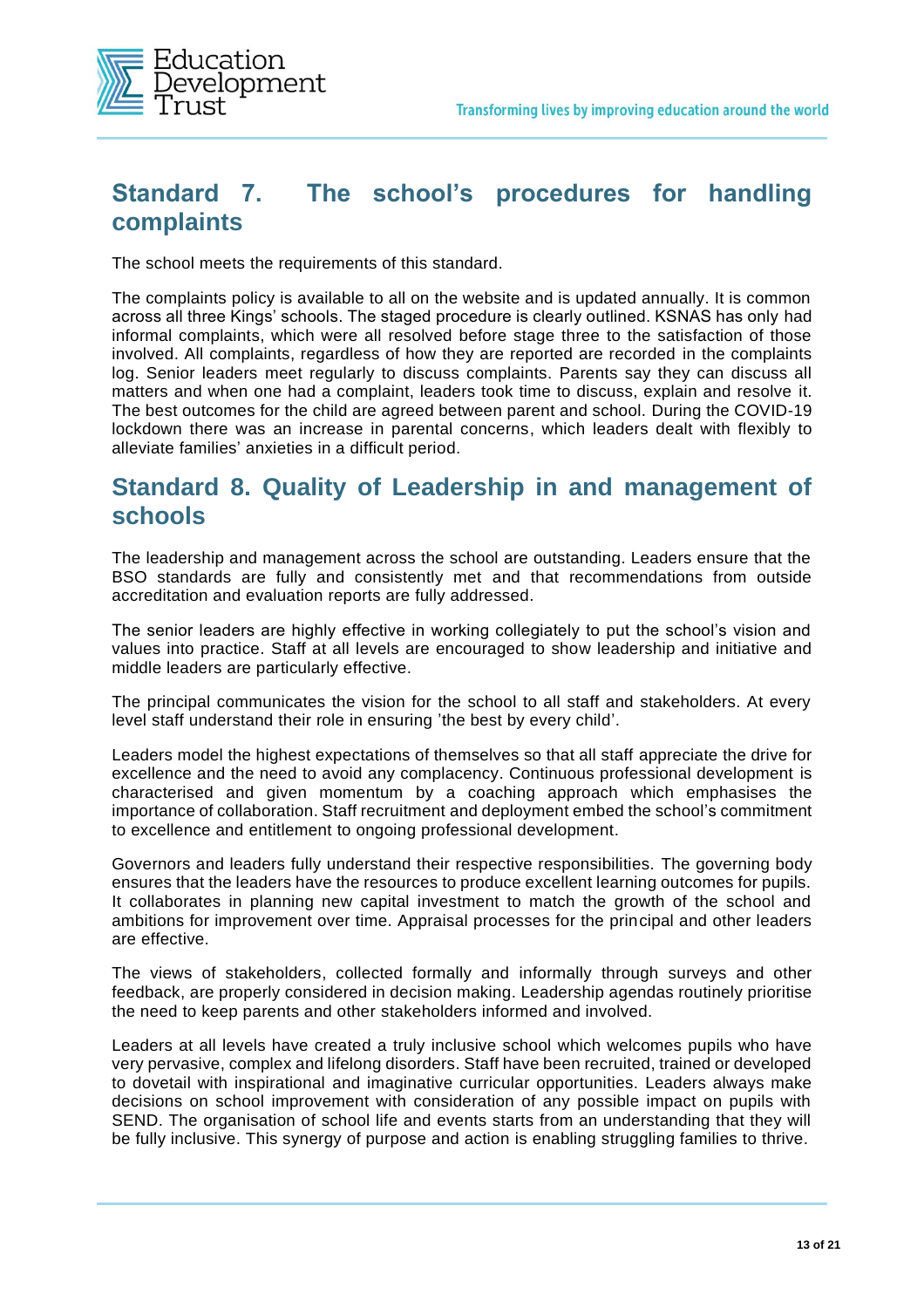

Leaders ensure that there is respect for, and understanding of, equality, diversity and respect for all. Pupils are kept safe because leaders at all levels have a deep understanding of safeguarding and how pupils need to behave towards each other. Training for staff is effective and up to date. The importance of the school as part of a community is fully understood and fostered.

Leaders consistently gather, welcome and respect the views of pupils, parents and staff. These opinions and suggestions are often acted upon and reflect the school's commitment to democratic values. Parents and pupils are overwhelmingly positive about the work of the school and how learning is fostered. They particularly value the accessibility and approachable nature of school leaders.

Leaders recognise the hard work and commitment of teachers. They take steps to promote the well-being of staff. The large majority of teachers feel properly supported in their work.

Leaders know their school well and plan developments based solidly on the available rich assessment data. Improvements are sensibly phased and timed, monitored and evaluated.

The early years leaders have a clear vision for its purpose and operation. Their impact produces imaginative learning experiences, inspirational teaching and exciting, meaningful and safe learning.

During the COVID-19 pandemic, leaders and teachers collaborated to produce a highly accessible online school. With considerable skill and effort, the school almost seamlessly produced high-quality lessons, with due attention to well-being and attendance.

## **EYFS provision**

The school provides very well led, vibrant and purposeful early years classes for three- to fiveyear-olds. In addition, there is Nursery provision for two-year-olds which was not part of the inspection. Over half of children between three and five years have EAL. As a consequence, children join the school with skills in spoken English which are below those typical for their age. Immediately on entry, they receive focused language intervention. Teachers take every opportunity throughout the day to reinforce phonics knowledge and speaking and listening skills. In-depth observations of children determine levels of need and personalised planning.

The monitoring of progress is thorough and accurate. Parents are encouraged to attend regular workshops to guide them in helping children to continue their learning at home. As a result, language, including reading and writing, develops rapidly. Observations of children also assess their learning across all areas including behaviour and social interaction. Children settle in well and rapidly learn to follow instructions and take turns. They quickly learn to be responsible, take care of their classroom and resources and to respect each other.

Cross-curricular approaches, timely interventions and high expectations combine to promote mathematical understanding and understanding the world. Teachers make sure that learning is fun and that children engage and participate. Learning is continually reviewed and reinforced by teaching which encourages pupils to think about their own progress.

Leaders have developed a curriculum which is ambitious and meets children's needs. Standards are continually monitored by leaders. They support and develop teaching when necessary. As a result, more children than the UK average achieve a Good Level of Development by the end of the Reception year.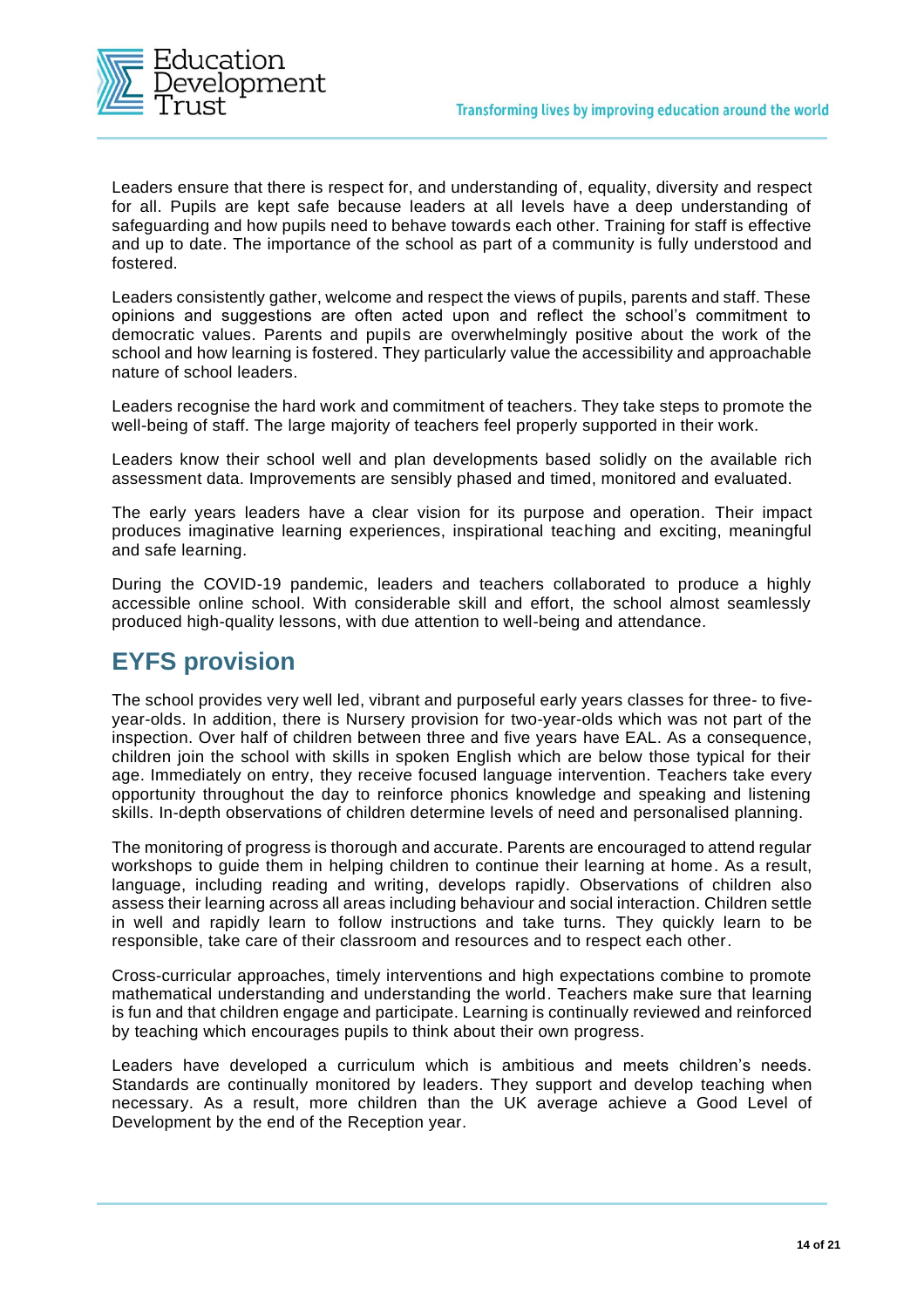

Transition into key stage 1 is smooth because the children already behave well and enjoy learning. During the COVID-19 pandemic and their absence from in-school learning, some children did not progress in line with curricular expectations. Leaders and teachers adjusted the curriculum rapidly and effectively to boost progress for these children in blended learning and full re-entry to face-to-face lessons.

### **Compliance with regulatory requirements**

Kings School Nad Al Sheba meets all of the required standards except those that would be in breach of the host country laws.

It cannot fully meet the standards set out below that relate to the UK Equality Act 2010.

2(2)(d)(ii) encourages respect for other people, paying particular regard to the protected characteristics of age; disability; gender reassignment; marriage and civil partnership; pregnancy and maternity; race; religion or belief; sex and sexual orientation as set out in the Equality Act 2010;

5(b)(vi) encourage respect for other people, paying particular regard to the protected characteristics set out in the 2010 Act.

#### **What the school could do to improve further**

While not required by regulations, the school might wish to consider the following point for development:

Current library and study facilities for older pupils are limited. Leaders should ensure that, as the school grows, secondary-age pupils have access to facilities which enable them to develop high-level skills in research and independent learning.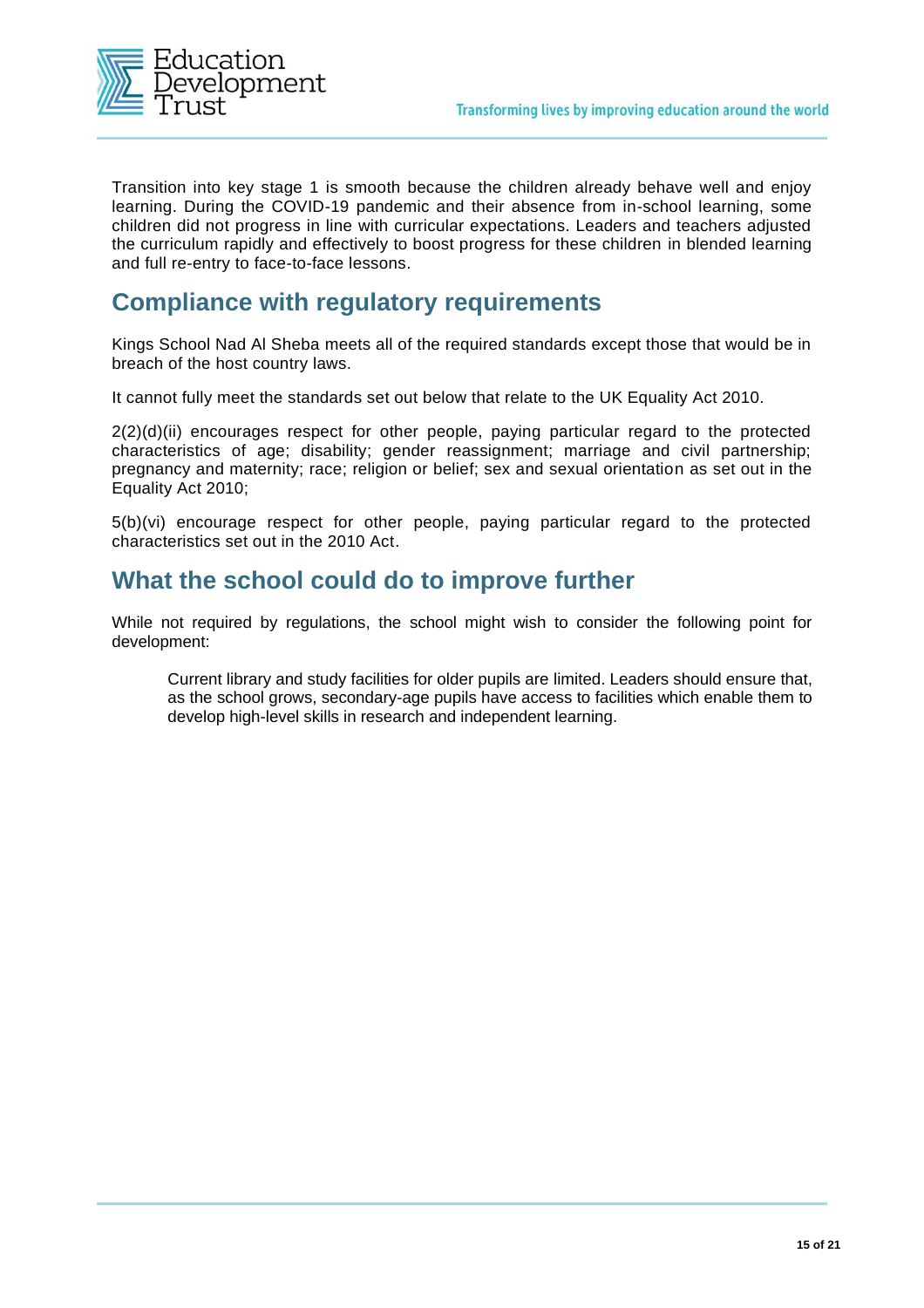

## **Summary of inspection judgements**

| nadequate<br>Ŵ |
|----------------|
|----------------|

**The quality of education**

| Overall quality of education                                                                                    | x |  |  |
|-----------------------------------------------------------------------------------------------------------------|---|--|--|
| How well the curriculum and other activities meet the range of needs $\vert x \vert$<br>and interests of pupils |   |  |  |
| How effective teaching and assessment are in meeting the full range<br>of pupils' needs                         | X |  |  |
| How well pupils make progress in their learning                                                                 | x |  |  |

#### **Pupils' spiritual, moral, social and cultural development**

| Quality of provision for pupils' spiritual, moral, social and cultural $\mathbf x$<br>development |   |  |  |
|---------------------------------------------------------------------------------------------------|---|--|--|
| The behaviour of pupils                                                                           | Y |  |  |

#### **Welfare, health and safety of pupils**

| The overall welfare, health and safety of pupils |  |  |
|--------------------------------------------------|--|--|
|                                                  |  |  |

#### **Leadership and management**

| Dverall effectiveness of leadership and management |  |  |
|----------------------------------------------------|--|--|
|                                                    |  |  |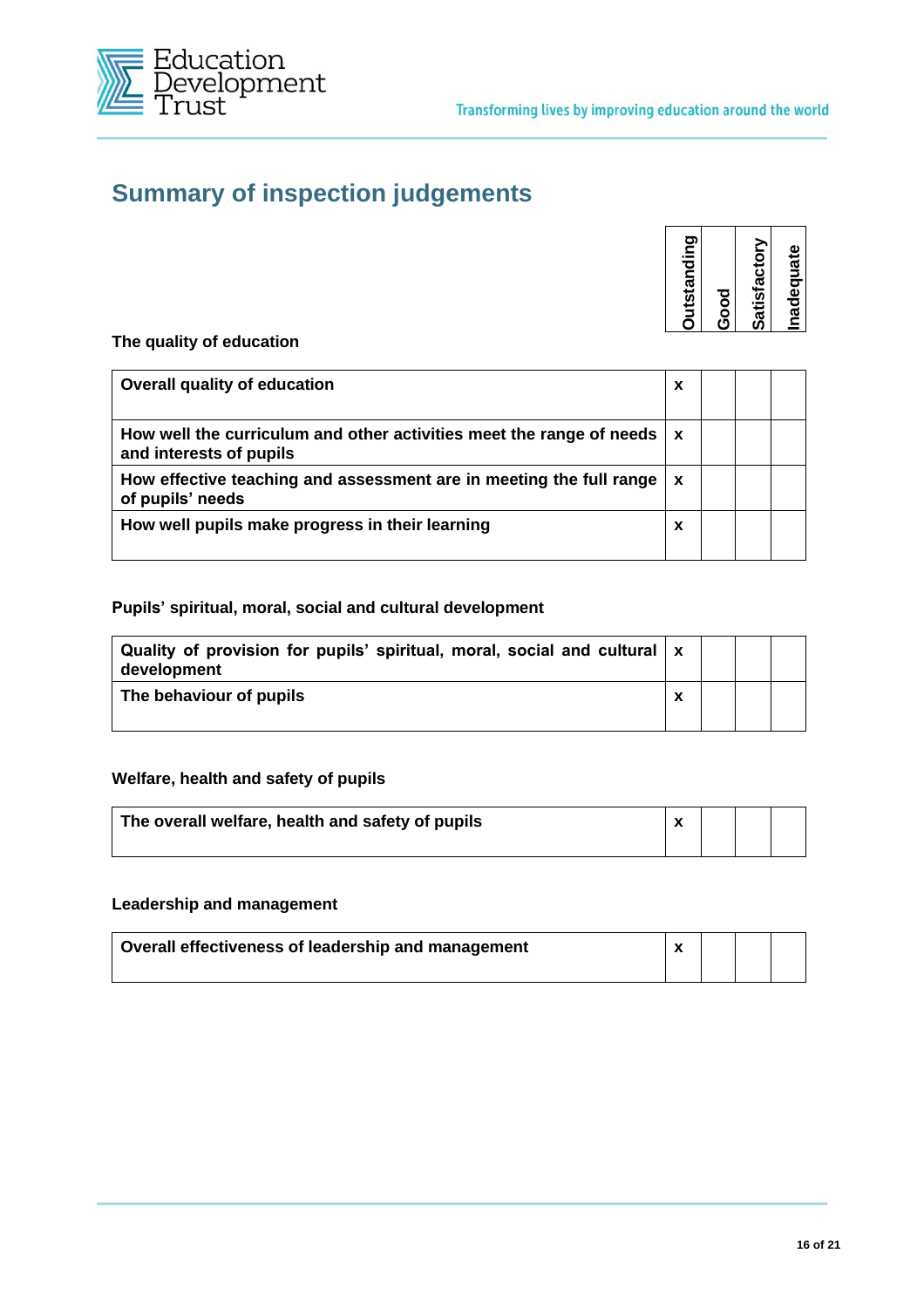

# **School details**

| Name of school                    | Kings School Nad Al Sheba                                            |
|-----------------------------------|----------------------------------------------------------------------|
| Type of school                    | Private Multi-cultural Day School                                    |
| Date school opened                | 2014                                                                 |
| Age range of pupils               | 2 to 13                                                              |
| <b>Gender of pupils</b>           | Mixed                                                                |
| Number on roll (full-time pupils) | 682                                                                  |
| Number on roll (part-time pupils) | 0                                                                    |
| Annual fees (day pupils)          | AED 50,200 to AED71,530                                              |
| <b>Annual fees (boarders)</b>     | N/A                                                                  |
| Address of school                 | Kings School Nad Al Sheba<br>Nad Al Sheba 3<br>Dubai<br>PO BOX 38199 |
| <b>Telephone number</b>           | 042375555                                                            |
| <b>Email address</b>              | principal@kingsnas.com                                               |
| <b>Headteacher</b>                | <b>Kerry Dalton</b>                                                  |
| Proprietor                        | Hamad Tayeb Abdul Rahim Ahmed Al Baker                               |
|                                   |                                                                      |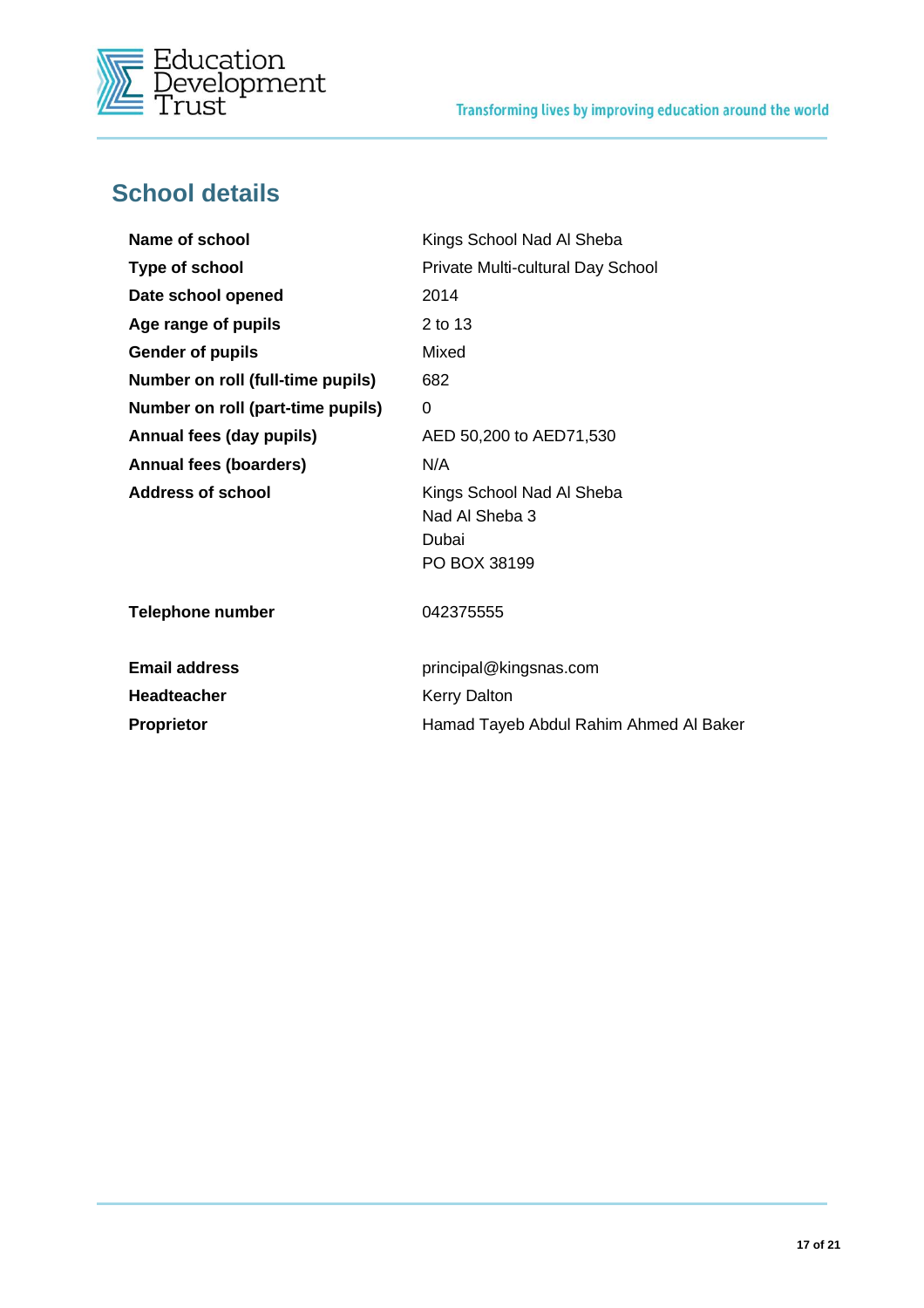

## **GLOSSARY**

**Achievement** – Progress made by a pupil taking his/her individual circumstances and starting point into account.

**Accreditation** – The system whereby a school or similar organisation is assessed against agreed standards and if deemed as having achieved the standards required is provided with some form of official certification or recognition.

**Accreditation Board** – The body responsible for the strategic direction, operation and conduct of the accreditation service provided by Education Development Trust

**Assessment** – The process of finding out how well pupils have learnt what they have been taught. It is a continuous process that occurs throughout the school year, using a variety of forms for different purposes.

**Attainment** – The level pupils reach, usually measured by reference to benchmarks, such as test and examination results.

**British Schools Overseas Inspection (BSO)** – Inspection framework and standards defined by the DfE for British schools overseas to opt to be inspected against.

**Education Development Trust** – Formerly CfBT Education Trust, we are one of the world's leading not-for-profit education companies providing a range of education services in the UK and internationally.

**Central Support Team** – Personnel based in Education Development Trust Head Office who are responsible for the administration of the various educational services provided to international schools.

**Combined or Joint Visit** – a BSO Inspection visit combined with an ISQM accreditation or re-accreditation visit conducted (or DSIB inspection in Dubai) at the request of the school. This will be carried out concurrently with reference to both frameworks and sets of standards. Some of the standards against which the school will be inspected are common, but some of the BSO standards relate to the British nature of the school.

**Cycle of Inspection** – The period of three years between BSO inspection visits.

**Curriculum –** The educational programmes or courses of study taught by a school including subjects and activities inside and outside the classroom, as well as extra-curricular enrichment programmes.

**Dubai Schools Inspection Bureau (DSIB)** – All private schools in Dubai are required by the Knowledge and Human Development Authority to be inspected by the Dubai Schools Inspection Bureau (DSIB). A joint DSIB/BSO inspection may be requested through the KHDA's strategic partner Education Development Trust.

**Leadership** – Leadership at any level (for example principals/headteachers, governors, board members, team/subject leaders) involves setting direction, empowering staff to work effectively, creating a suitable environment for learning, and setting an example to others. It entails different skills from management.

**Learning** – Pupils' gains in knowledge, skills and understanding.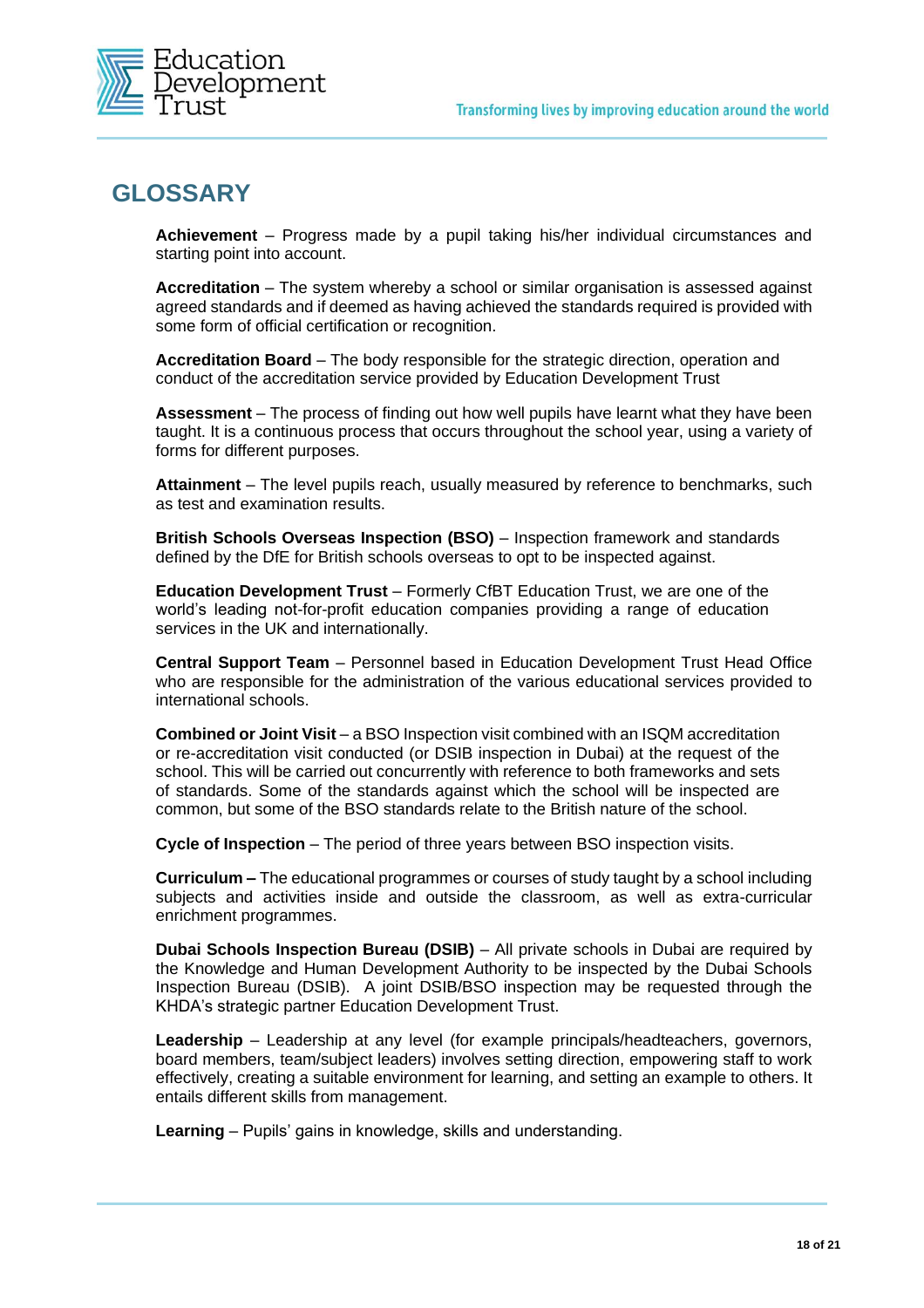

**Management –** The practical business of running a school, department or aspect of a school's work in an efficient and useful way.

**Ofsted –** The Office for Standards in Education, Children's Services and Skills is the nonministerial government department of Her Majesty's Chief Inspector of Schools in England and is responsible for school inspections in England.

**Progress –** The gains in learning made between two points in time. A pupil can be described as having made insufficient progress, satisfactory, good, or outstanding progress in relation to his/her starting point.

**School self-evaluation –** The identification by the staff of a school of its strengths and weaknesses across the key aspects of its performance. Effective self-evaluation focuses specifically on the impact of the school's work on the outcomes for pupils.

#### **Standards** –

(1) The levels of knowledge, understanding and skills that pupils and a school demonstrates at a particular point in time.

(2) The evaluation requirements to be used in the inspection of British Schools Overseas.

**Teaching –** All activities undertaken by the teacher aimed at enhancing pupils' learning.